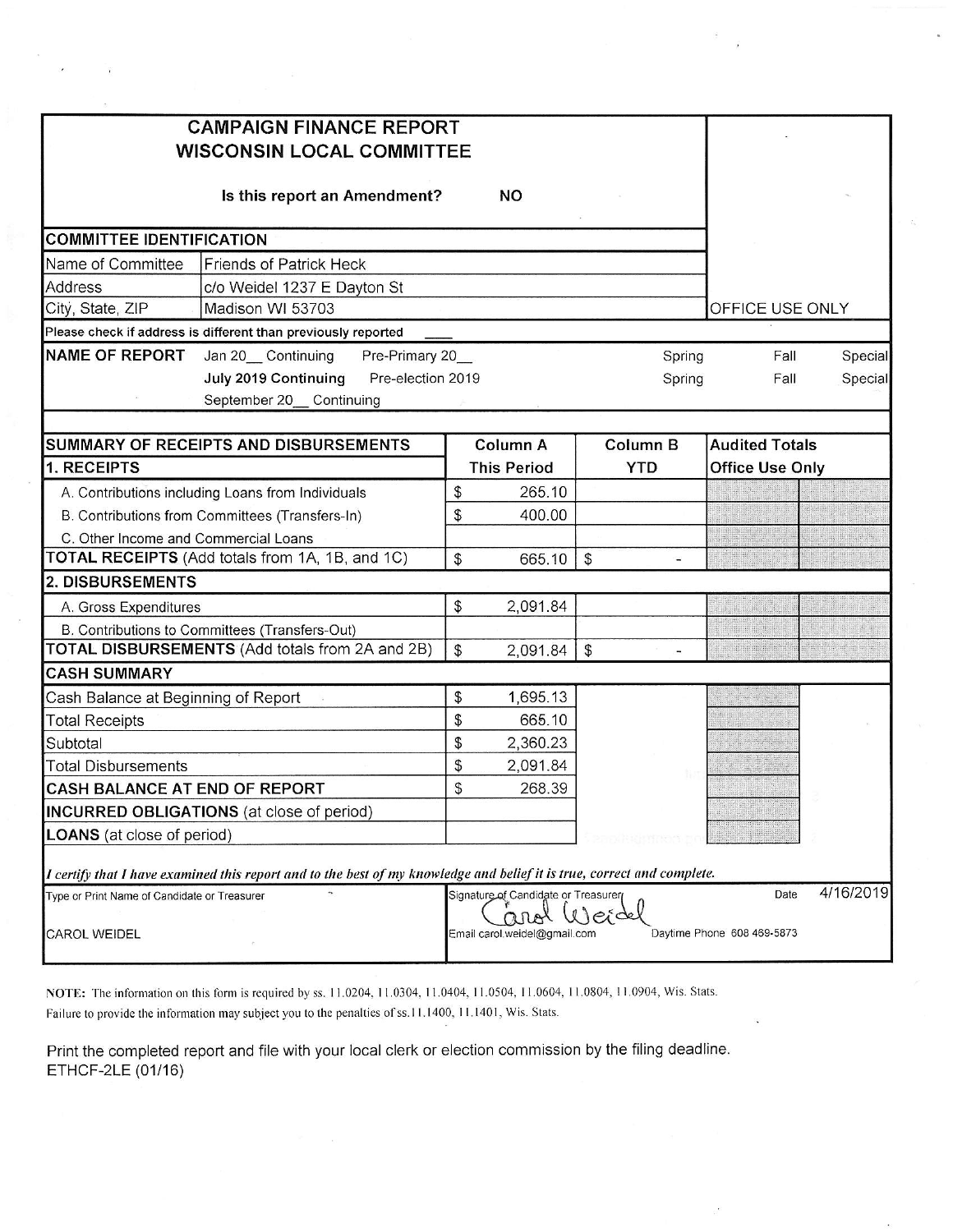| УTД                             |                                  |                    |                                              |                         |                      |                         |  |  |  |  |  |  |  |  |  |  |  |  |  |  |  |
|---------------------------------|----------------------------------|--------------------|----------------------------------------------|-------------------------|----------------------|-------------------------|--|--|--|--|--|--|--|--|--|--|--|--|--|--|--|
| <b>AMOUNT</b>                   | \$100.00                         |                    | \$50.00                                      |                         | \$25.00              | \$50.00                 |  |  |  |  |  |  |  |  |  |  |  |  |  |  |  |
| <b>OCCUPATION</b>               | 53703 Not Employed               | 80442 Not Employed |                                              | 53703 Analyst           | 53704 policy analyst | 53703 Not Employed      |  |  |  |  |  |  |  |  |  |  |  |  |  |  |  |
| $\frac{2}{2}$<br>ы              | $\overline{\ge}$                 | <b>CO</b>          | 53704<br>$\overline{\overline{\varepsilon}}$ | $\overline{\mathsf{M}}$ | $ \overline{\ge}$    | $\overline{\mathsf{S}}$ |  |  |  |  |  |  |  |  |  |  |  |  |  |  |  |
| CITY                            | Madison                          | Fraser             | Madison                                      | Madison                 | Madison              | Madison                 |  |  |  |  |  |  |  |  |  |  |  |  |  |  |  |
|                                 | ADDRESS<br>516 Wisconsin Ave. #1 | Box 763            | 410 Russell St                               | 1322 E Mifflin St       | 2642 Hoard St.       | 435 N Paterson St       |  |  |  |  |  |  |  |  |  |  |  |  |  |  |  |
| FIRST                           | Frances J                        | Elizabeth          | Michael                                      | Shawnelle               |                      | Murdoch                 |  |  |  |  |  |  |  |  |  |  |  |  |  |  |  |
| LAST                            | TSAL MARY MARKED<br>TSAL MARKED  | 03/24/19 Wanning   | dacob                                        |                         | Rhodes-Conway Satya  |                         |  |  |  |  |  |  |  |  |  |  |  |  |  |  |  |
|                                 |                                  |                    | 03/26/19                                     | 03/29/19 Kapper         | 03/31/19             | 04/17/19 Ellen          |  |  |  |  |  |  |  |  |  |  |  |  |  |  |  |
| <b>CONDUIT</b>                  |                                  |                    |                                              |                         |                      |                         |  |  |  |  |  |  |  |  |  |  |  |  |  |  |  |
| KIND<br>$\overline{\mathbf{z}}$ |                                  |                    |                                              |                         |                      |                         |  |  |  |  |  |  |  |  |  |  |  |  |  |  |  |

 $\overline{\phantom{a}}$ 

Contributions Including Loans from Individuals SCHEDULE 1-A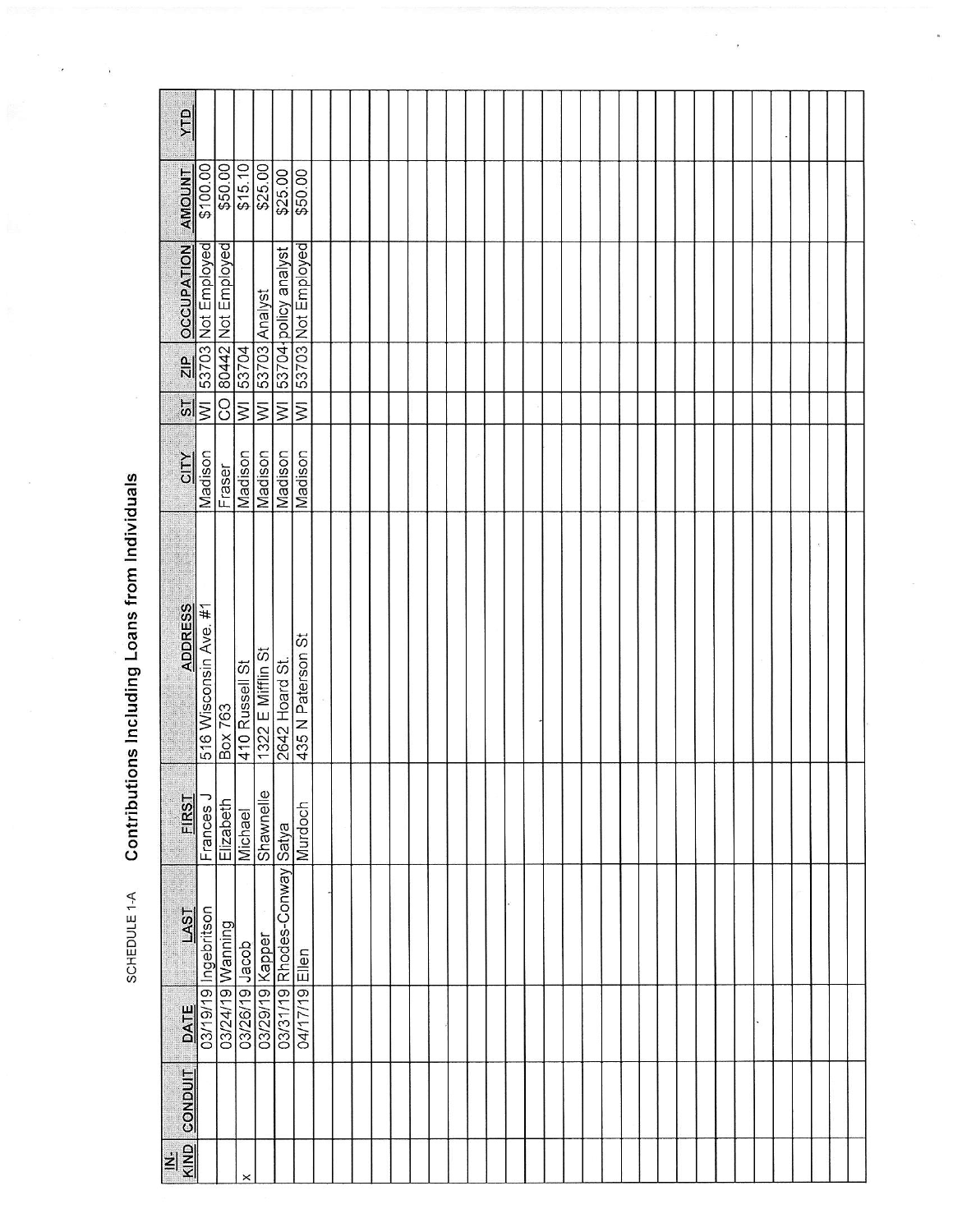SCHEDULE 1-B

## **Contributions from Committees**

| $rac{d}{dx}$          |                                                                                                                                                                                                                       |  |  |  |  |  |  |  |  |  |
|-----------------------|-----------------------------------------------------------------------------------------------------------------------------------------------------------------------------------------------------------------------|--|--|--|--|--|--|--|--|--|
|                       |                                                                                                                                                                                                                       |  |  |  |  |  |  |  |  |  |
| <b>AMOUNT</b>         | \$400.00                                                                                                                                                                                                              |  |  |  |  |  |  |  |  |  |
| $rac{P}{\sqrt{2}}$    | 53701                                                                                                                                                                                                                 |  |  |  |  |  |  |  |  |  |
| 51                    | $\overline{\geq}$                                                                                                                                                                                                     |  |  |  |  |  |  |  |  |  |
| <b>ZIIO</b>           | Madison                                                                                                                                                                                                               |  |  |  |  |  |  |  |  |  |
|                       |                                                                                                                                                                                                                       |  |  |  |  |  |  |  |  |  |
|                       | $\begin{tabular}{ c c } \hline \texttt{Etnics ID# ADDRESS} \\ \hline \texttt{PO Box} \\ \hline \texttt{PO Box} \\ \texttt{1188} \\ \end{tabular} \begin{tabular}{ c c } \hline \texttt{EMSI} \\ \hline \end{tabular}$ |  |  |  |  |  |  |  |  |  |
| <b>COMMITTEE NAME</b> | Madison Professional Police Officers<br>03/27/19 Association                                                                                                                                                          |  |  |  |  |  |  |  |  |  |
| <b>DATE</b>           |                                                                                                                                                                                                                       |  |  |  |  |  |  |  |  |  |
| <b>UN-KIND</b>        |                                                                                                                                                                                                                       |  |  |  |  |  |  |  |  |  |

 $\overline{\phantom{a}}$